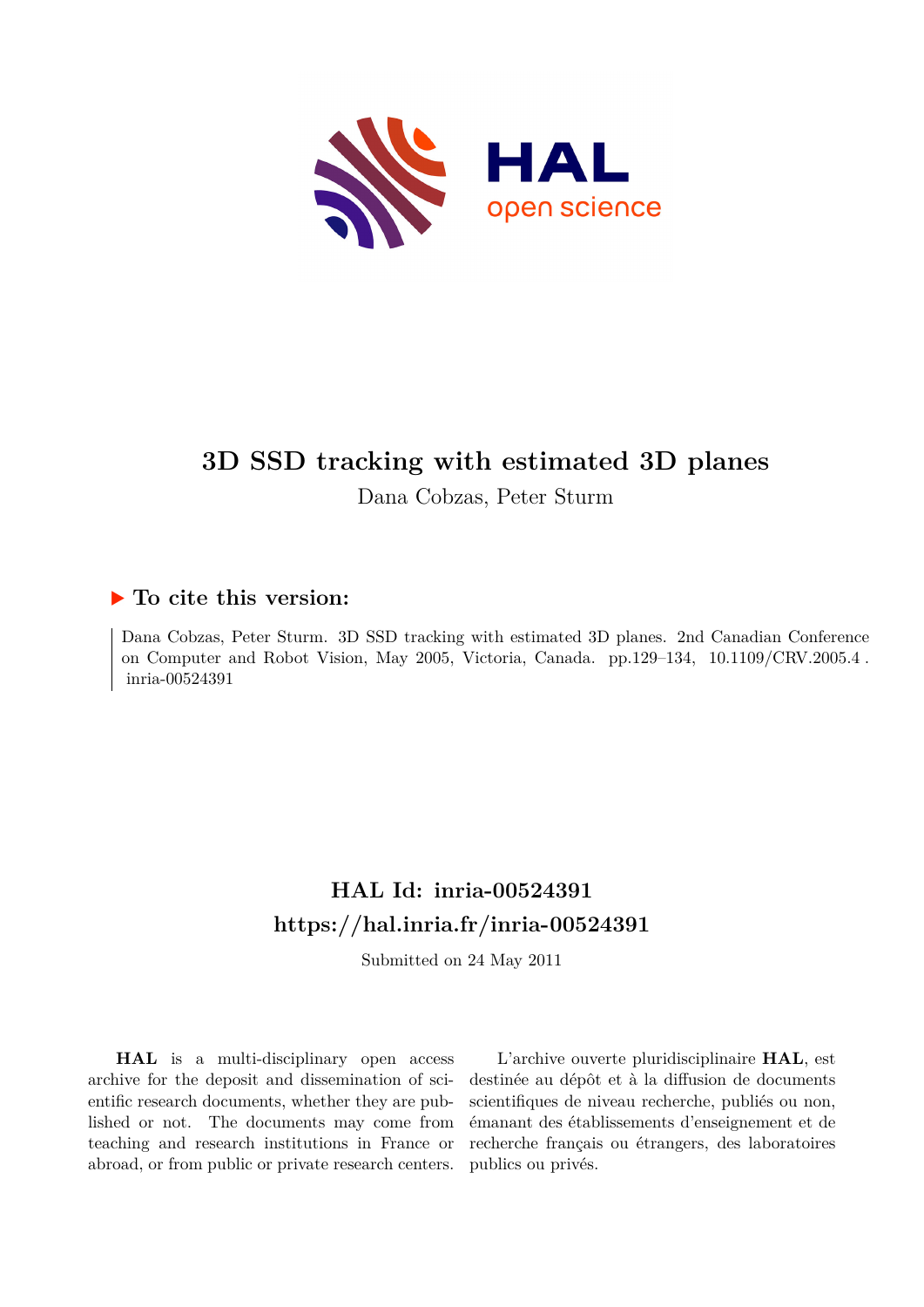# **3D SSD Tracking with Estimated 3D Planes**

Dana Cobzas<sup>∗</sup> Peter Sturm INRIA Rhone-Alpes 655 Av. de l'Europe, 38330 Montbonnot, France {cobzas,sturm}@inrialpes.fr

## **Abstract**

*We present a tracking method where full camera position and orientation is tracked from intensity differences in a video sequence. The camera pose is calculated based on plane equations, and hence does not depend on point correspondences. The plane based formulation also allows additional constraints to be naturally added, e.g. perpendicularity between walls, floor and ceiling surfaces, co-planarity of wall surfaces etc. A particular feature of our method is that the full 3D pose change is directly computed from temporal image differences without making a commitment to a particular intermediate (e.g. 2D feature) representation. We experimentally compared our method with regular 2D SSD tracking and found it more robust and stable. This is due to 3D consistency being enforced even in the low level registration of image regions. This yields better results than first computing (and hence committing to) 2D image features and then from these compute 3D pose.*

**Keywords:** *visual tracking, structure estimation*

### **1. Introduction**

In visual tracking the pose of an object or the camera motion is estimated over time based on image motion information. Some applications such as video surveillance only require that the target object is tracked in image space. For other applications such as augmented reality and robotics full 3D camera motion is needed. In this paper we concentrate on tracking full 3D pose.

One way to classify tracking methods is into featurebased and registration based. In feature-based approaches features in a (usually apriori) 3D model are matched with features in the current image. Commonly a feature detector is used to detect either special markers or natural image features. Pose estimation techniques can then be used to compute the camera position from the 2D-3D correspondences. Many approaches use image contours (edges or curves) that are matched with an apriori CAD model of

the object [11, 14, 6]. Most systems compute pose parameters by linearizing with respect to object motion. A characteristic of these algorithms is that the feature detection is relatively decoupled from the pose computation, but sometimes past pose is used to limit search ranges, and the global model can be used to exclude feature mismatches [11, 2].

In registration based tracking the pose computation is based on directly aligning a reference intensity patch with the current image to match each pixel intensity as closely as possible. These methods assume that the change in location and appearance of the target in consecutive frames is small. Image constancy can be exploited to derive efficient gradient based schemes using normalized correlation, or a sum-of-squared differences (e.g.  $L_2$  norm) criterion, giving the technique its popular name SSD tracking. Unlike the two previous approaches which build the definition of what is to be tracked into the low level routine (e.g. a line feature tracker tracks just lines), in registration based tracking any distinct pattern of intensity variation can be tracked. The first such methods required spatial image derivatives to be recomputed for each frame when "forward" warping the reference patch to fit the current image [12], while more recently, efficient "inverse" algorithms have been developed, which allow the real time tracking for the 6D affine [7] and 8D projective warp [3]. A more complicated appearance model can be used to compensate changes in intensity [7] or can be learned as a mixture of stable image structure and motion information [10].

In this paper we extend the registration-based techniques by constraining the tracked regions to 3D planes. This will allow tracking full 3D camera position like in the modelbased approaches but eliminates the need for explicit feature matching. The update is based on the same SSD criterion as the classical registration-based methods with the difference that the update is done directly on the 3D parameters and not on the 2D warp parameters. The approach is thus different from previous approaches that first estimate the homography warp from salient points and then the 3D motion parameters from the homography [15]. The 3D plane parameters are estimated and optimized in a training phase (typically  $\approx 100$  frames) using structure-from-motion techniques. The algorithm does not require complete scene de-

Acknowledgments to NSERC Canada for supporting this work.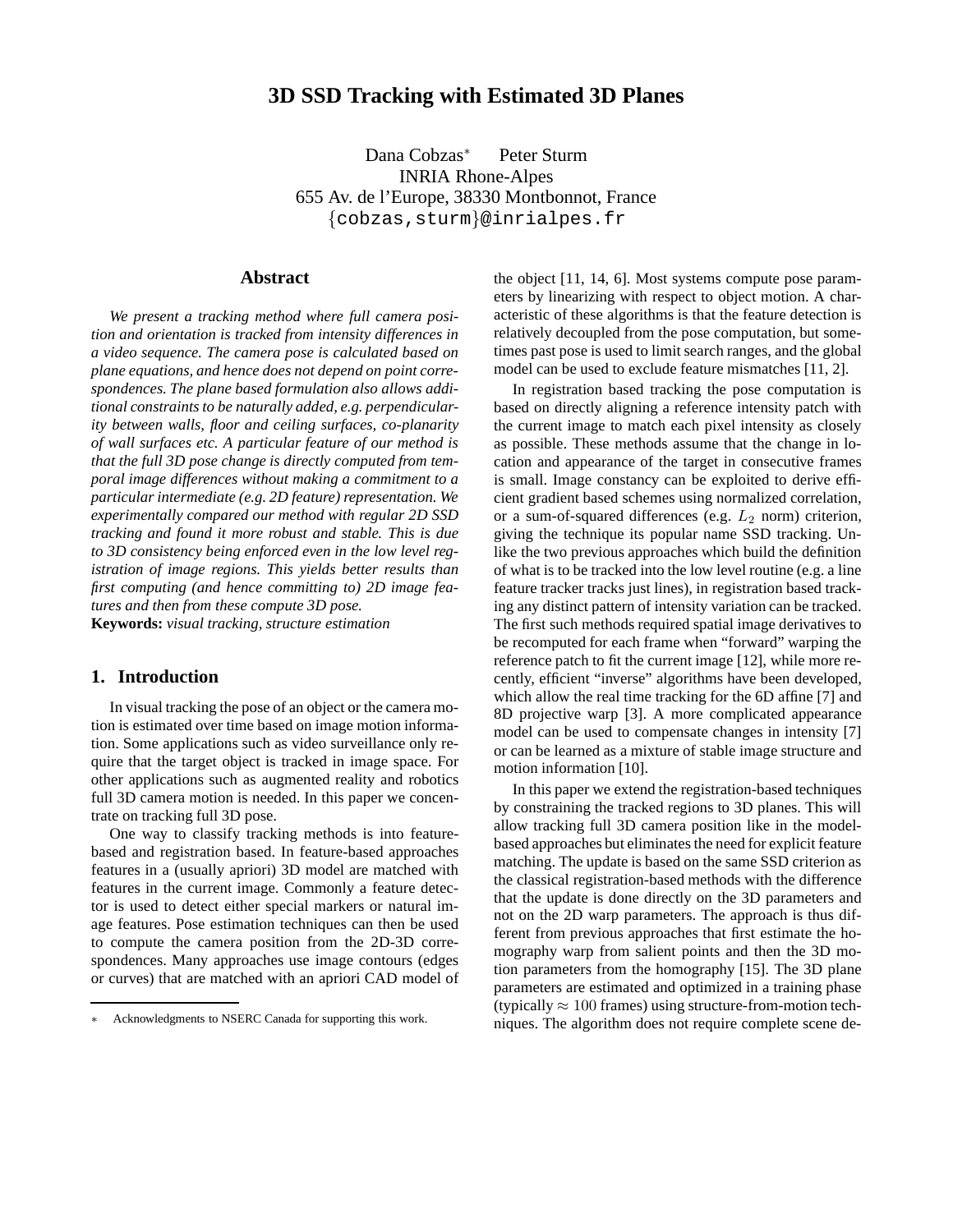composition in planar facets, but works with few planar patches identified in the scene. Man-made environments usually contain planar structures (e.g. walls, doors). Some advantages of using a global 3D model and local surface patches are that only surfaces with salient intensity variations need to be processed, while the 3D model connects these together in a physically correct way. We show experimentally that this approach yields more stable and robust tracking than previous approaches, where each surface patch motion is computed individually.

Related work of incorporating a 3D model into registration based tracking involve a full 3D model (3D patches defined by estimated 3D points) of the regions that are tracked [5]. Another similar approach is presented by Baker et al. [16] where the 3D model is calculated from a 2D active appearance model (AMM) and used to improve the tracking. In the proposed technique we loosen this constraint and require only the plane parameters to be estimated. Any regions on these planes can then be tracked.

The rest of the paper is organized as follows: The next section describes the tracking algorithm, then Section 3 presents the method for estimating plane equations from images. The complete tracking system is presented in Section 4 and its qualitative and quantitative evaluation in Section 5 followed by conclusions and a discussion in Section 6.

#### **2. Tracking 3D planes**

We consider the problem of tracking the motion of a camera looking at a rigid structure using image registration. The structure is represented by a set of 3D planes that are estimated a-priori as described later in Section 3. Full 3D camera motion is tracked by registering image regions on corresponding planes through the induced homography.

#### **2.1. Homography induced by a plane**

It is well known that images of points on a plane in two views are related by a homography [8]. For planes in general position this homography is uniquely determined by the plane equation. A 3D plane is represented as  $\pi = [\mathbf{n}^T, d]$ , where  $n$  is the unit normal and  $d$  is the signed distance from the origin to the plane. For points  $X$  on the plane  $\mathbf{n}^T \mathbf{X} + d = 0$ . If the world coordinate system is aligned with the first camera coordinate system, the calibrated projection matrices have the form:

$$
P_0 = K[I|\mathbf{0}] \quad P_t = K[R|\mathbf{t}] \tag{1}
$$

where K is the camera matrix (internal parameters) and  $R$ , t represents the 3D motion of the second camera with respect to the first one. Now, the homography induced by the plane  $\pi$  has the form:

$$
H = K(R - \mathbf{tn}^T/d)K^{-1}
$$
 (2)

Image points in the two views  $I_1, I_2$  are then related by  $u_2 = Hu_1$ . If the image points are normalized with respect to camera internal parameters  $x = K^{-1}u = [R]t]X$ the homography becomes:

$$
H = R - \mathbf{tn}^T/d \tag{3}
$$

In the tracking problem formulation the goal is to directly estimate camera motion  $R$ , t that corresponds to the homography that best aligns the image points in two views assuming that the plane parameters are known.

#### **2.2. Region-based tracking for planes**

Assume we have estimated parameters in the plane equations for several planar regions in the scene. Let  $x_k$  =  $\{x_1, x_2, \ldots x_{K_k}\}\$  denote all the (interior) normalized image pixels that define the projection of the planar region  $\pi_k = [\mathbf{n}_k^T, d_k]$  in image *I*. We refer to  $I_0 = T$  as the *reference image* and to the union of the projections of the planar regions in T,  $\cup_k T(\mathbf{x}_k)$  as the *reference template*. The goal of the tracking algorithm is to find the (camera) motion  $P_t = [R_t, \mathbf{t}_t]$  that best aligns the reference template with the current image  $I_t$ . The problem is formulated as finding an incremental motion update  $\Delta p$  from frame  $I_{t-1}$ to  $I_t$  that is added to the current motion. The model is defined so it is aligned with the first frame (template). A more precise formulation follows next (refer to Figure 1).

As described in the previous section the image motion in image  $t$  for each individual planar region  $k$  can be perfectly modeled by a homography warp  $H(\mathbf{x}_k; P_t, \pi_k)$  =  $R_t - \mathbf{t}_t \mathbf{n}_k^T / d_k$ . In the following we denote the homography warp by  $H(\mathbf{x}_k; \mathbf{p}_t)$  where  $\mathbf{p} = [\alpha_x, \alpha_y, \alpha_z, t_x, t_y, t_z]^T$ are column vectors of the 3D motion parameters that define the camera motion (Euler angles and translation). The main difference from the previous approaches in registration based tracking [3] is that we directly compute 3D motion parameters unified over the whole scene as opposed to 2D warp parameters for each individual patch.

Under the common image constancy assumption (e.g. no illumination variation, no occlusion) used in motion detection and tracking [9] the tracking problem can be formulated as finding  $\mathbf{p}_t$  such as:

$$
\cup_k T(\mathbf{x}_k) = \cup_k I_t(H(\mathbf{x}_k; \mathbf{p}_t))
$$
(4)

 $\mathbf{p}_t = \mathbf{p}_{t-1} \circ \Delta \mathbf{p}$  (where '∘' denotes the composition operation) can be obtained by minimizing the following objective function with respect to  $\Delta p$ :

$$
\sum_{k} \sum_{\mathbf{x}} [T(\mathbf{x}_k) - I_t(H(\mathbf{x}_k; \mathbf{p}_{t-1} \circ \Delta \mathbf{p}))]^2 \qquad (5)
$$

The update in position  $\Delta p$  is based on the image difference between the template image and the current image warped in the space of the template, the update in position being place on the side of the current image. As a consequence,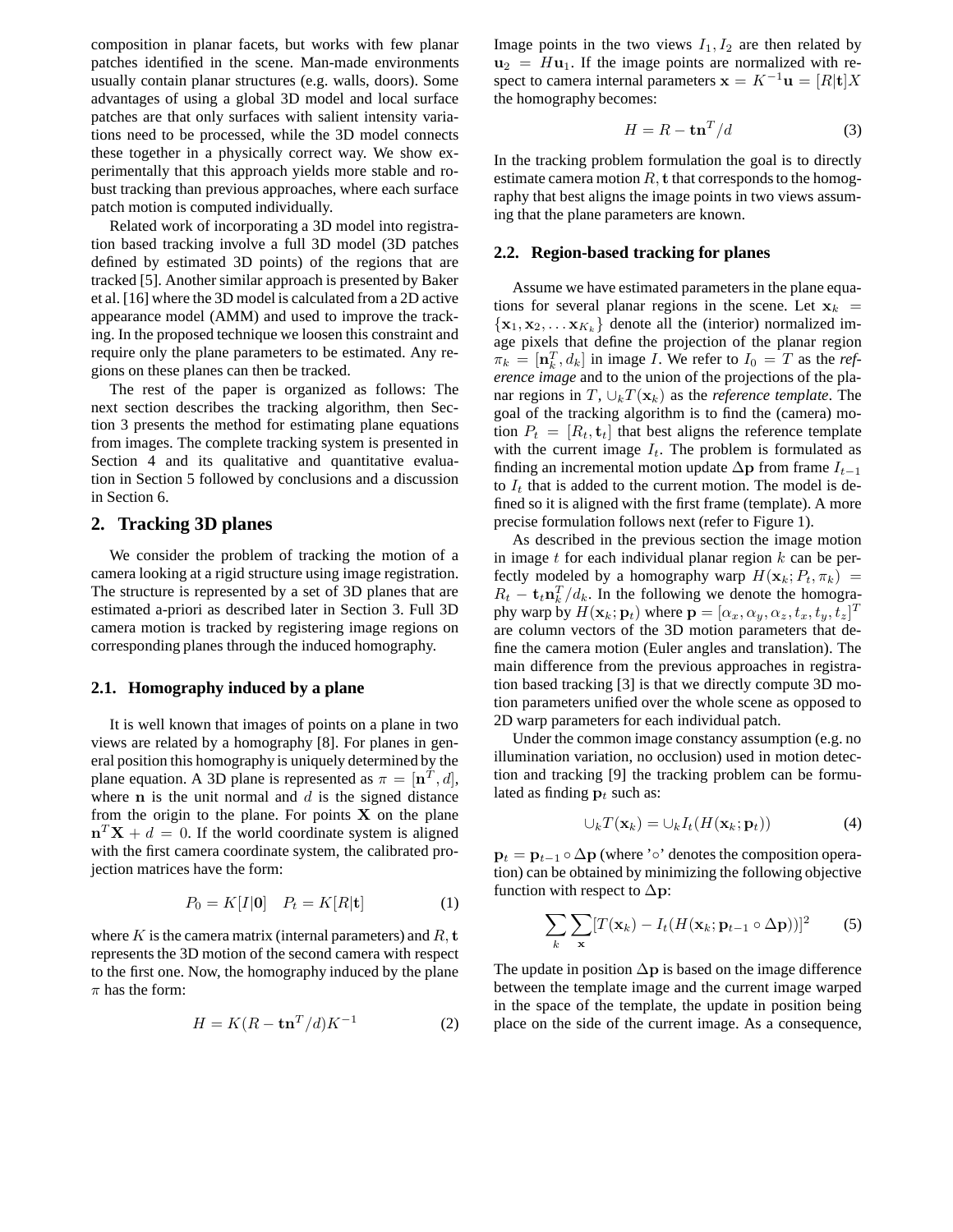

**Figure 1. Overview of the 3D plane based tracking system. In standard SSD tracking 2D surface patches are related through a homography** H **between frames. In our system a 3D planes are estimated (from video alone), and global 3D pose change** ∆p **is computed, and used to enforce a consistent update of all the surface warps.**

the computations are performed in the space of the current image.

For efficiency, we solve the problem by an inverse compositional algorithm [3] that minimizes the error between the template image and the current image warped in the space of the template image, with the update on the template image (see Equation 7). As shown below, working in the space of the template image allow more computations to be done only once at the initialization speeding up the tracking. H becomes the homography from the image  $t$  to the template image (inverse of Equation 3). The goal is to find  $\Delta p$  that minimizes

$$
\sum_{k} \sum_{\mathbf{x}} [T(H(\mathbf{x}_k; \Delta \mathbf{p})) - I_t(H(\mathbf{x}_k; \mathbf{p}_{t-1}))]^2 \quad (6)
$$

where in this case the 3D motion parameters are updated as:

$$
P_t = P_{t-1} \circ inv(\Delta P) \tag{7}
$$

where  $\text{inv}(P) = [R^T - R^T \mathbf{t}]$  for  $P = [R | \mathbf{t}]$ . As a consequence the homography warp update is:

$$
H(\mathbf{x}_k; \mathbf{p}_t) = H(\mathbf{x}_k; \Delta \mathbf{p})^{-1} \circ H(\mathbf{x}_k; \mathbf{p}_{t-1})
$$
 (8)

Performing a Taylor expansion of Equation 6 gives:

$$
\sum_{k} \sum_{x} [T(H(\mathbf{x}_k; \mathbf{0})) + \nabla T \frac{\partial H}{\partial \mathbf{p}}(\mathbf{x}_k; \mathbf{0}) \Delta \mathbf{p} - I_t(H(\mathbf{x}_k; \mathbf{p}_t))]
$$
\n(9)

As the motion of the template image is zero (the model is aligned with the template frame)  $T = T(H(\mathbf{x}_k; \mathbf{0}))$ . Denoting the image derivatives by M

$$
M = \sum_{k} \sum_{x} \nabla T \frac{\partial H}{\partial \mathbf{p}} \tag{10}
$$

equation 9 can be rewritten as:

$$
M\Delta \mathbf{p} \simeq \mathbf{e}_t \tag{11}
$$

where  $e_t$  represents the image difference between the template regions and warped image regions, and the motion  $\Delta p$ is computed as the least squares solution to Equation 11.

The image derivatives  $M$  are evaluated at the reference pose  $p = 0$  and they are constant across iterations and can be precomputed, resulting in an efficient tracking algorithm that can run in real time (see Section 4).

#### **3. Estimating planes equations from images**

The tracking algorithm described in Section 2.2 requires knowledge of the plane parameters for each planar region that is tracked. The plane equations are estimated from images in a bootstrapping phase. Salient feature points on each plane are tracked using standard (2D image-plane) SSD trackers as in [3, 7]. The grouping of the points depending on the plane can be easily solved by having the user mark planar regions in the first frame.

We first present the algorithm that computes a plane equation from images of points on the plane in two images. It is a special case of the structure from motion problem where the camera is internally calibrated and the feature points belong to a physical plane. The homography induced by the plane  $H$  is robustly computed using RANSAC from 4 or more corresponding points. Knowing that it is of the form  $H = R - \text{tn}^{T}/d$ , the motion and structure parameters  $\{R, \frac{1}{d}\}$  $\frac{1}{d}$ **t**, **n**} can be computed [13]. There are in general four solutions but only at most two are physically valid by imposing the positive depth constraint (model points are in front of the camera).

In a more general case, when multiple planes are viewed in several images, a reference view is chosen and the corresponding plane homographies that relate the reference view with additional views are computed. The motion for each frame is averaged over the motions estimated from each plane homography and the plane parameters are averaged over the ones computed from several views. Assuming a smooth motion between adjacent views only the solution that corresponds to the motion closest to the motion of the previous frame is chosen. For the first pair one of the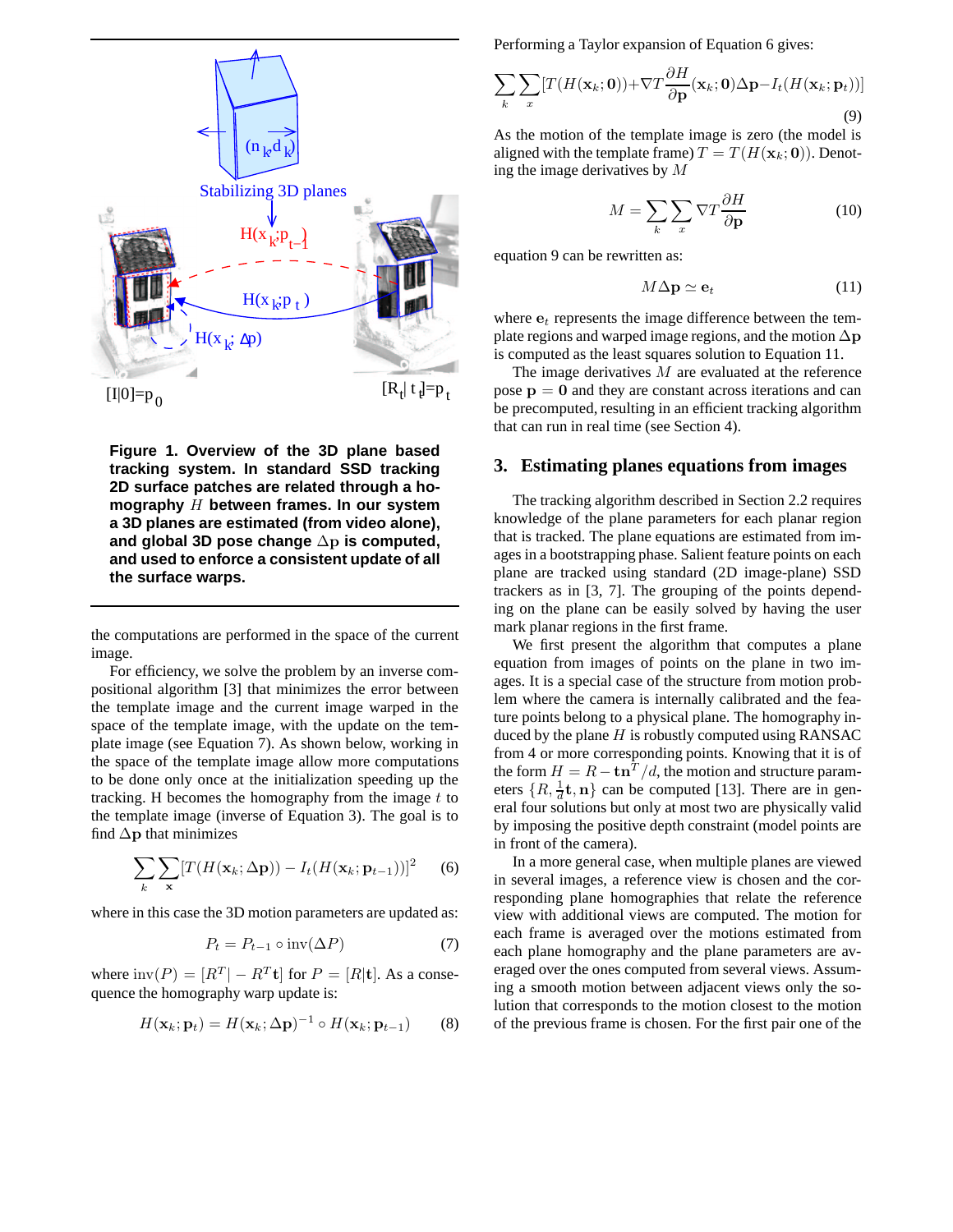two physically valid solutions is chosen. The scale of the scene is also disambiguated by fixing the distance to one plane. At the end a nonlinear optimization using Levenberg-Marquardt algorithm over all the frames is performed. The error that we optimize is the symmetric transfer error for points related through a homography:

$$
\{R_2, \mathbf{t}_2, \dots R_m, \mathbf{t}_m; \mathbf{n}_1, d_1, \dots, \mathbf{n}_k, d_k\} = \underset{\sum_t \sum_k \sum_{\mathbf{x}_{tk}} d^2(\mathbf{x}_{tk}, H_{tk}\mathbf{x}_{1k}) + d^2(\mathbf{x}_{1k}, H_{tk}^{-1}\mathbf{x}_{tk})}{12}}
$$

This is not exactly the maximum likelihood estimator under Gaussian noise but is more practical in our case as it will give the best motion and plane structure without explicitly computing the 3D points coordinates.

#### **3.1. Incorporating constraints between planes**

Known constraints between planes such as perpendicularity or parallelism of walls can potentially stabilize the tracking. We impose constraints by a minimum parametrization of the plane parameters as in [4].

Consider two planes  $\pi_1 = [\mathbf{n}_1^T, d_1], \pi_2 = [\mathbf{n}_2^T, d_2]$ . A perpendicularity constraint can be algebraically expressed by a vanishing dot product between the plane normals:

$$
n_{11}n_{21} + n_{12}n_{22} + n_{13}n_{23} = 0 \tag{13}
$$

This bilinear constraint can be enforced by eliminating one plane parameter. We chose to eliminate the parameter  $n_{ik}$ such that the absolute value of the corresponding parameter on the second plane  $n_{ik}$  is maximal over all the parameters.

For the other type of constraint when the planes are parallel we impose that the normals of the two planes are the same. This eliminates all parameters that represent the unit normal of one plane.

$$
n_{1k} = n_{2k}, k = 1, 2, 3 \tag{14}
$$

The resulting plane parameters and the originally recovered motions are then optimized using the same Equation 12. A full parametrization of the planes is recovered for every plane from Equations 13,14. A potentially somewhat more accurate approach would involve obtaining a minimal parameterization of 3D points on constrained planes and estimating the structure of those points and the camera motion from feature correspondences. This would allow defining a maximum likelihood estimator under Gaussian image noise. The plane parameters are then computed from the estimated 3D points.

## **4. Tracking system overview**

We incorporated the proposed plane tracking algorithm into a system that first initializes plane equations from 2D image tracking over a limited motion and then switches to track points on the estimated 3D planes.

#### *Bootstrapping phase*

- 1. The user marks planar regions in the first frame and specifies plane constraints (parallelism, perpendicularity) as applicable. Feature points inside these regions are tracked using standard SSD 2D trackers.
- 2. Plane parameters are first initialized by averaging close form solutions from homographies and then a minimal parametrization is optimized together with the estimated motion over all the training frames as described in Section 3.
- 3. The 3D planes are related to the current frame using the 2D tracked points. This will align the origin of the world coordinate system with the current frame. Then the plane based tracking is initialized by computing the derivative images M (Equation 10).

#### *Tracking phase*

The tracking now continues with 2D surface patches integrated in the 3D model of the planes that enforces a globally consistent motion for all surface patches as described in Section 2.2.

- 1. An incremental position update  $\Delta p$  is computed based on image differences between the regions in the reference template and the warped regions from the current image (Equation 11).
- 2. The global camera position is updated based on Equation 7.

#### **5. Experiments**

Two important properties of tracking methods are convergence and accuracy. Tracking algorithms based on optimization and spatio-temporal derivatives (Equation 9) can fail to converge because the image difference between consecutive frames  $I_{t-1}, I_t$  is too large (more than just few pixels), and the first order Taylor expansion (Equation 9) around  $p_{t-1}$  is no longer valid, or some disturbance causes the image constancy assumption to be invalid.

In the numerical optimization the pose update  $\Delta p$  is computed by solving an overdetermined equation system, Equation 11. Each pixel in a tracking patch provides one equation and each model freedom (DOF) one variable. The condition number of the linearized motion model M affects how measurement errors propagate into  $\Delta p$ , and ultimately if the computation converges or not. In general, it is more difficult to track many DOF. In particular, the homography warp (that incorporates scaling and out-of-plane rotations) causes less apparent image change compared to a 2D translational warp. By tracking a connected 3D model, the tracking convergence is no longer solely dependent on one surface patch alone, and the combination of differently located and oriented patches can give an accurate 3D pose estimate even when each patch would be difficult to track individually.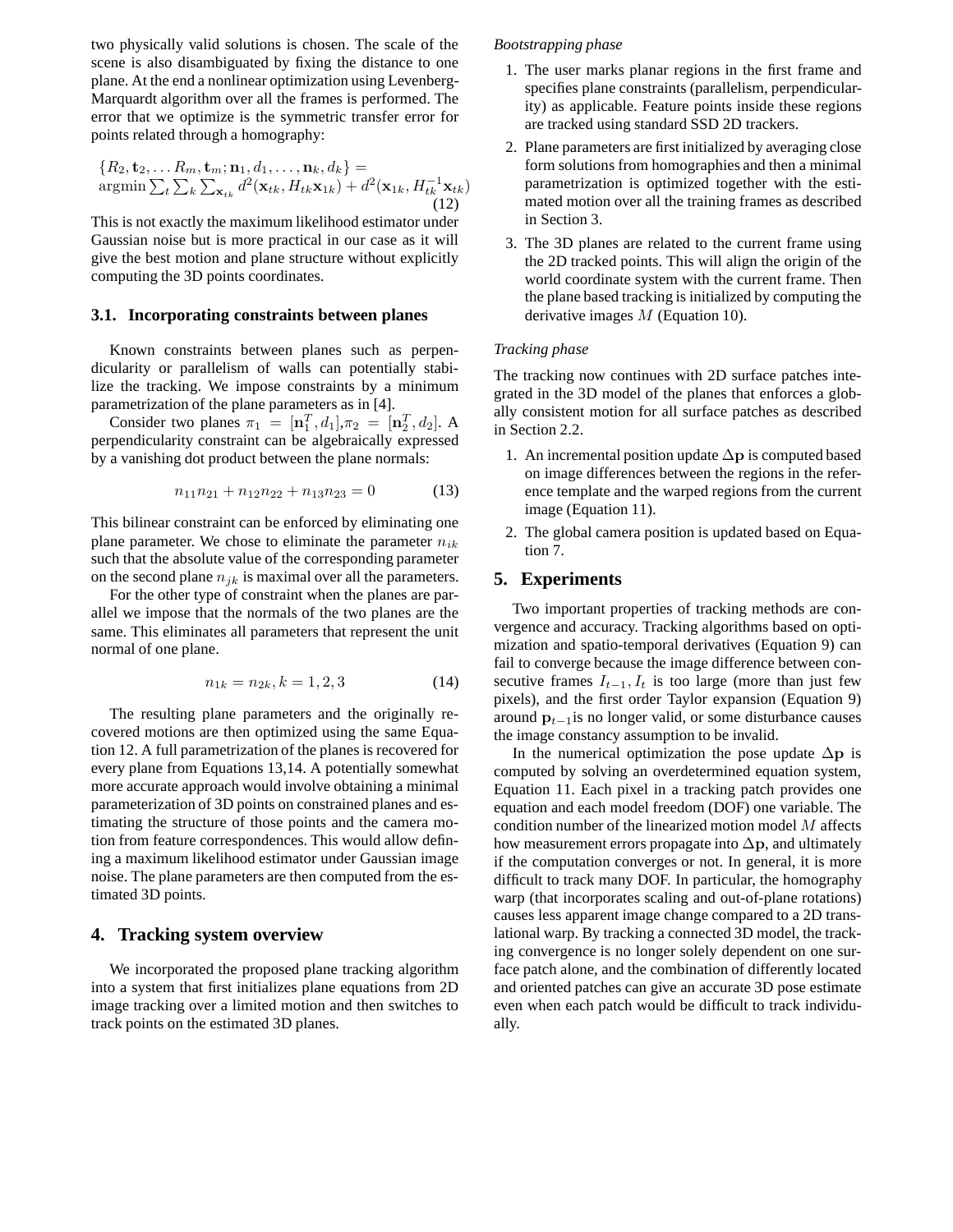

In the first experiment we compared the tracking stability for the plane based tracker and the traditional homography based tracker. The results are shown in Figure 2 (above). When three regions are individually tracked using an 8DOF homography by the algorithm from [3] (top images) the first region is lost already after 70 frames. The condition numbers for M vary between  $4 * 10^6$  and  $1 * 10^7$ , indicating a numerically ill conditioned situation. When instead the regions are related by the global model, pose is successfully tracked through the whole sequence of 512 frames (middle, bottom of Figure 2). The condition number of the 6DOF (3 rot, 3 trans) model is 1000, which is significantly better than for the 8DOF homography.Imposing constraints on the estimated planes (e.g. roof planes perpendicular to front plane) further stabilizes the trackers (last row of Figure 2) . One of the trackers (the window on the tall house) starts drifting at about frame 250 when using the unconstrained model (middle row of Figure 2). The experiment is illustrated also in video1 [1] where the red trackers use 8DOF homography the green trackers use general 3D planes and the blue ones constrained 3D planes. The planes that become occluded are eliminated using a Z-buffer algorithm.

One of the main advantages of the proposed approach over traditional SSD tracking is that actual 3D camera pose can be tracked. This is useful for example in robotics or augmented reality applications. In the next experiment we evaluate the accuracy of tracking in an indoor lab scene tracked by a moving camera. Ground truth was obtained by measuring the camera path and performing a Euclidean calibration of the model. Figure 3 shows two tracked frames, and the sequence can be seen in video2 [1].



**Figure 3. Tracking 3D planes. Pose accuracy experiment.** video2 **[1]**

The first test trajectory is a straight line in the horizontal plane of 1m. Figure 4 (left) illustrates the recovered trajectory. To measure the accuracy of the tracking algorithm we calibrated the 3D model for the planes assuming given real dimensions (distance from camera to one plane) so we could get the translation in meters. Here the parallelism constraints imposed between planes (e.g. back wall and Syncrude sign) had a very small influence on the pose accuracy. We found that the trajectory had 0.41 cm mean deviation from a straight line and 3.15 cm mean deviation from the horizontal plane. The recovered line length was 1.10 m, that result in an error of 10% with respect to the measured ground truth. The camera was not rotated along the first trajectory, that corresponds to the measured rotation (error was less than 1.4 degree on average).

We tracked the second trajectory along two perpendicular lines in the horizontal plane. In this experiment, the physical motion was not particularly smooth and the